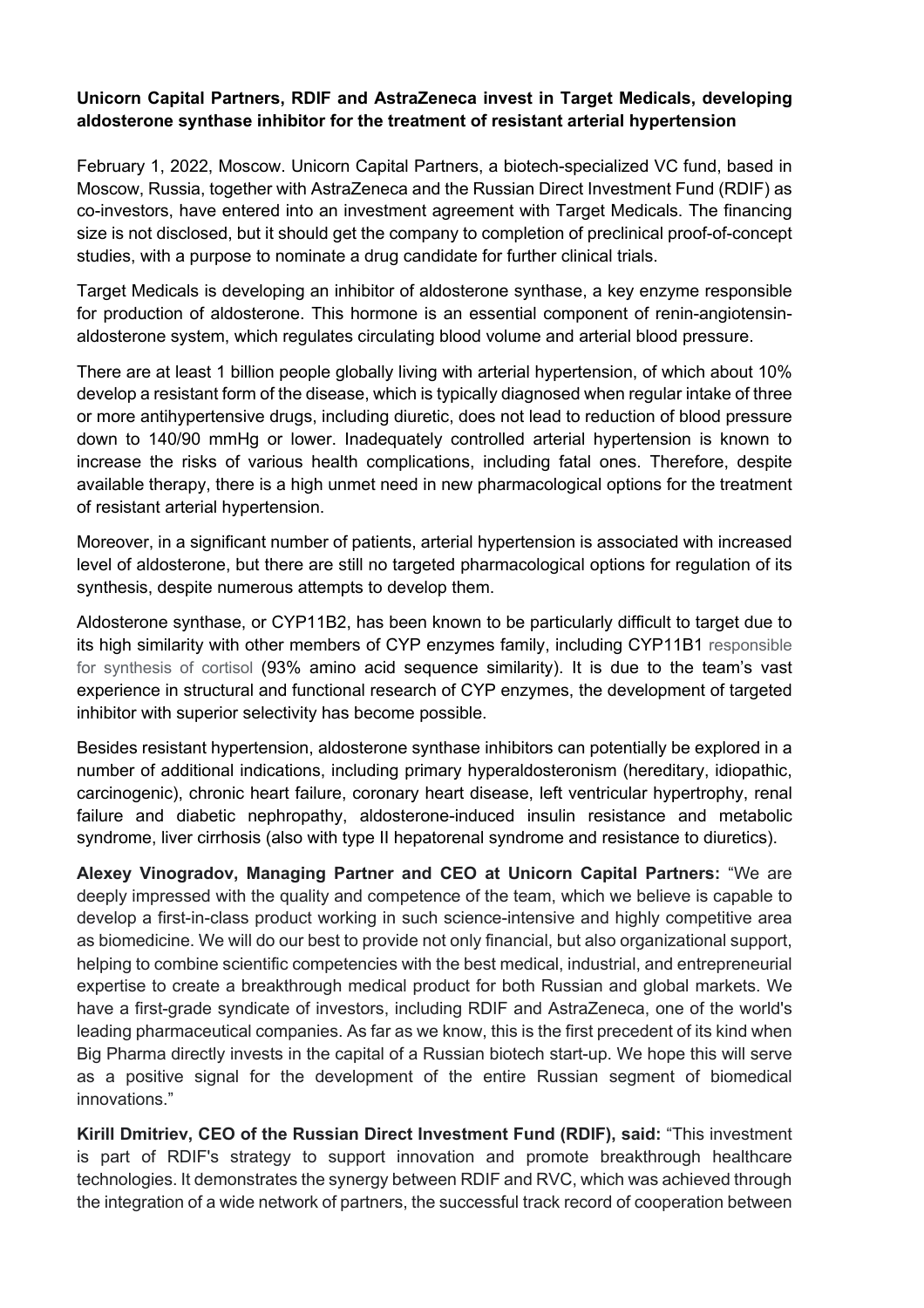RDIF and leading companies in medicine and pharmaceuticals, as well as expertise of funds with participation of RVC in the Russian venture capital market. This investment will help Target Medicals at the testing stage of the drug as well as launching it later on the global market, which will significantly improve the quality of life for millions."

**Irina Panarina, GM, AstraZeneca, Russia and Eurasia, emphasized:** "AstraZeneca actively supports local R&D, it is one of our priorities in Russia. We have been running accelerators for start-ups for several years now. As well, we are introducing projects to implement innovative solutions into real practice together with leading Russian medical institutions. We aim to expand this support going further, as we see huge potential of Russian solutions in both local and international markets. From this point of view, venture financing is a logical step."

## **About:**

**Unicorn Capital Partners** is the managing company of the PharmMed Innovations venture fund, created with the participation of the Russian Venture Company and the Ministry of Industry and Trade of the Russian Federation to invest in innovative development of medicines, medical devices and software for use in medicine. We combine the efforts of doctors, scientists, financiers, and entrepreneurs to ensure that advanced scientific ideas grow into new world-class products available to patients. Website: www.unicpartners.com

**The Russian Direct Investment Fund (RDIF)** was founded in 2011 to invest in the equity capital of companies primarily in Russia, together with leading foreign financial and strategic investors. The fund acts as a catalyst for direct investment in the Russian economy. At the moment, RDIF has a successful track record of implementing more than 100 projects with foreign partners totaling more than 2.1 trillion rubles, covering almost all regions of the Russian Federation. RDIF has established joint strategic partnerships with leading international coinvestors from 18 countries totaling more than \$40 billion. Additional information can be found on the website: www.rdif.ru

**AstraZeneca (LSE/STO/Nasdaq: AZN)** is an international science-based biopharmaceutical company focused on research, development and commercialization of prescription drugs primarily in the therapeutic areas of oncology, cardiology, nephrology and metabolism, respiratory and autoimmune diseases. Based in Cambridge, UK, AstraZeneca is present in more than 100 countries and its innovative products are used by millions of patients around the world. Follow the company's news on www.astrazeneca.ru and Twitter @AstraZeneca.

**Target Medicals** is an early stage biotech company, a resident of the Skolkovo Foundation, developing a selective aldosterone synthase inhibitor, a new class of drugs for the treatment of a number of cardiovascular diseases caused or accompanied by increased aldosterone production . The project is based on proprietary approaches in a rational discovery and evaluation of chemical compounds to achieve an optimal efficiency, selectivity and safety, including the resolution of the crystal structures of drug-target complexes.

## **For more information, please contact:**

**Daria Demidovich** Unicorn Capital Partners Tel: +7 (495) 790-45-05 Email: demidovich@unicpartners.com